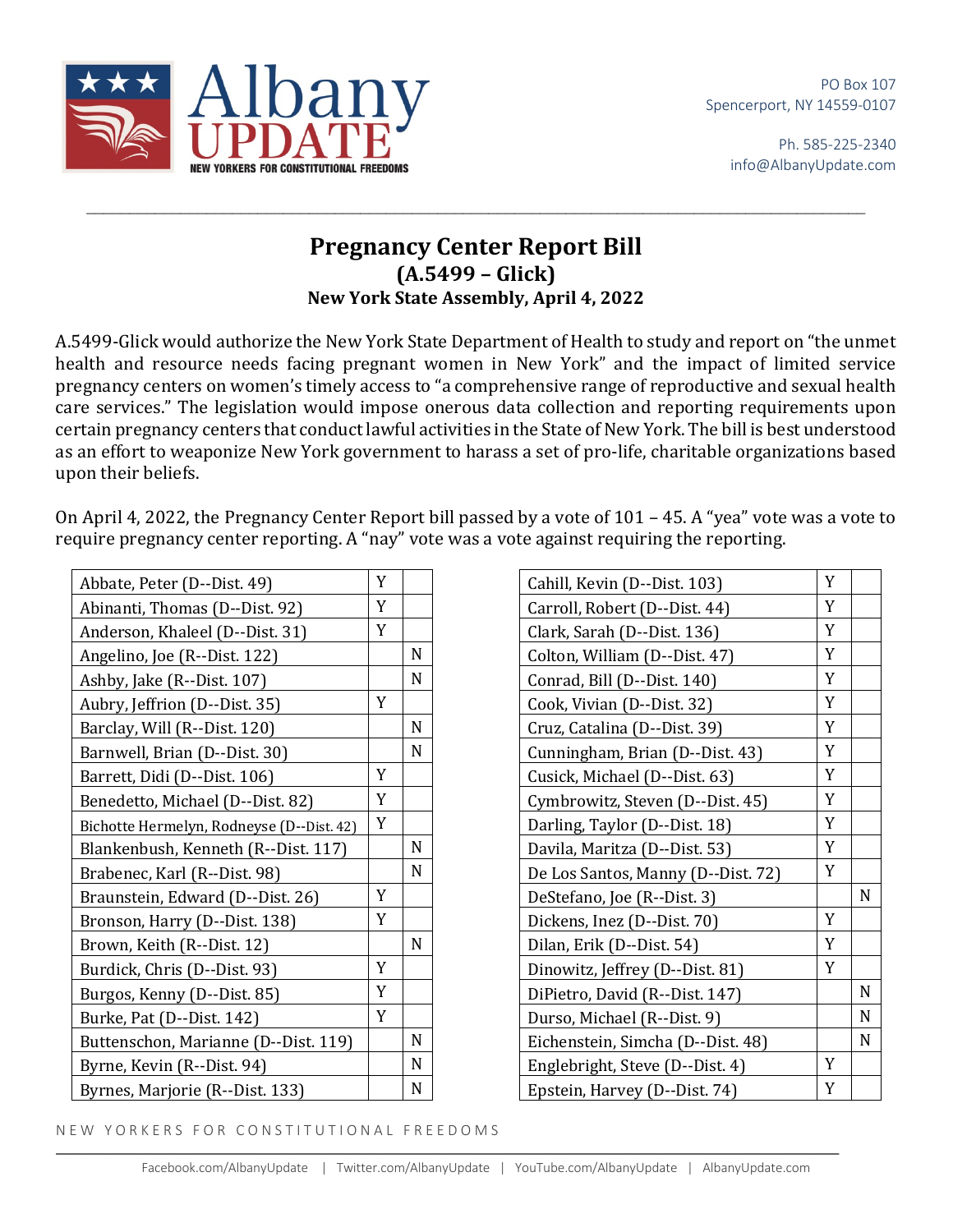| Fahy, Patricia (D--Dist. 109)         | Y |   |
|---------------------------------------|---|---|
| Fall, Charles (D--Dist. 61)           | Y |   |
| Fernandez, Nathalia (D--Dist. 80)     | Y |   |
| Fitzpatrick, Michael (R--Dist. 8)     |   | N |
| Forrest, Phara (D--Dist. 57)          | Y |   |
| Friend, Christopher (R--Dist. 124)    |   | N |
| Frontus, Mathylde (D--Dist. 46)       | Y |   |
| Galef, Sandy (D--Dist. 95)            | Y |   |
| Gallagher, Emily (D--Dist. 50)        | Y |   |
| Gallahan, Jeff (R--Dist. 131)         |   | N |
| Gandolfo, Jarett (R--Dist. 7)         |   | N |
| Gibbs, Eddie (D--Dist. 68)            | Y |   |
| Giglio, Jodi (R--Dist. 2)             |   | N |
| Giglio, Joseph (R--Dist. 148)         |   | N |
| Glick, Deborah (D--Dist. 66)          | Y |   |
| Gonzalez-Rojas, Jessica (D--Dist. 34) | Y |   |
| Goodell, Andy (R--Dist. 150)          |   | N |
| Gottfried, Richard (D--Dist. 75)      | Y |   |
| Griffin, Judy (D--Dist. 21)           | Y |   |
| Gunther, Aileen (D--Dist. 100)        | Y |   |
| Hawley, Stephen (R--Dist. 139)        |   | N |
| Heastie, Carl (D--Dist. 83)           | Y |   |
| Hevesi, Andrew (D--Dist. 28)          | Y |   |
| Hunter, Pam (D--Dist. 128)            | Y |   |
| Hyndman, Alicia (D--Dist. 29)         | Y |   |
| Jackson, Chantel (D--Dist. 79)        | Y |   |
| Jacobson, Jonathan (D--Dist. 104)     | Y |   |
| Jean-Pierre, Kimberly (D--Dist. 11)   | Y |   |
| Jensen, Josh (R--Dist. 134)           |   | N |
| Jones, Billy (D--Dist. 115)           | Y |   |
| Joyner, Latoya (D--Dist. 77)          | Y |   |
| Kelles, Anna (D--Dist. 125)           | Y |   |
| Kim, Ron (D--Dist. 40)                | Y |   |
| Lalor, Kieran (R--Dist. 105)          |   | N |
| Lavine, Charles (D--Dist. 13)         | Y |   |
| Lawler, Michael (R--Dist. 97)         |   | N |
| Lemondes, John (R--Dist. 126)         |   | N |
| Lucas, Nikki (D--Dist. 60)            | Y |   |
| Lunsford, Jen (D--Dist. 135)          | Y |   |
| Lupardo, Donna (D--Dist. 123)         | Y |   |
| Magnarelli, William (D--Dist. 129)    | Y |   |
| Mamdani, Zohran (D--Dist. 36)         | Y |   |
| Manktelow, Brian (R--Dist. 130)       |   | N |

| McDonald, John (D--Dist. 108)          | Y      |        |
|----------------------------------------|--------|--------|
| McDonough, David (R--Dist. 14)         |        | N      |
| McMahon, Karen (D--Dist. 146)          | Y      |        |
| Meeks, Demond (D--Dist. 137)           | Y      |        |
| Mikulin, John (R--Dist. 17)            |        | N      |
| Miller, Brian (R--Dist. 101)           |        | N      |
| Mitaynes, Marcela (D--Dist. 51)        | Y      |        |
| Montesano, Michael (R--Dist. 15)       | Y      |        |
| Morinello, Angelo (R--Dist. 145)       |        | N      |
| Niou, Yuh-Line (D--Dist. 65)           | Y      |        |
| Nolan, Catherine (D--Dist. 37)         | $\ast$ | $\ast$ |
| Norris, Michael (R--Dist. 144)         |        | N      |
| O'Donnell, Daniel (D--Dist. 69)        | Y      |        |
| Otis, Steve (D--Dist. 91)              | Y      |        |
| Palmesano, Philip (R--Dist. 132)       |        | N      |
| Paulin, Amy (D--Dist. 88)              | Y      |        |
| Peoples-Stokes, Crystal (D--Dist. 141) | Y      |        |
| Pheffer Amato, Stacey (D--Dist. 23)    | Y      |        |
| Pretlow, J. Gary (D--Dist. 89)         | Y      |        |
| Quart, Dan (D--Dist. 73)               | Y      |        |
| Ra, Edward (R--Dist. 19)               |        | N      |
| Rajkumar, Jenifer (D--Dist. 38)        | Y      |        |
| Ramos, Phil (D--Dist. 6)               | Y      |        |
| Reilly, Mike (R--Dist. 62)             |        | N      |
| Reyes, Karines (D--Dist. 87)           | Y      |        |
| Rivera, Jon (D--Dist. 149)             | Y      |        |
| Rivera, Jose (D--Dist. 78)             | Y      |        |
| Rosenthal, Daniel (D--Dist. 27)        | Y      |        |
| Rosenthal, Linda (D--Dist. 67)         | Y      |        |
| Rozic, Nily (D--Dist. 25)              | Y      |        |
| Salka, John (R--Dist. 121)             |        | N      |
| Santabarbara, Angelo (D--Dist. 111)    |        | N      |
| Sayegh, Nader (D--Dist. 90)            | $\ast$ | *      |
| Schmitt, Colin (R--Dist. 99)           |        | N      |
| Seawright, Rebecca (D--Dist. 76)       | Y      |        |
| Septimo, Amanda (D--Dist. 84)          | Y      |        |
| Sillitti, Gina (D--Dist. 16)           | Y      |        |
| Simon, Jo Anne (D--Dist. 52)           | Y      |        |
| Simpson, Matthew (R--Dist. 114)        |        | N      |
| Smith, Doug (R--Dist. 5)               |        | N      |
| Smullen, Robert (R--Dist. 118)         |        | N      |
| Solages, Michaelle (D--Dist. 22)       | Y      |        |
| Steck, Phil (D--Dist. 110)             | Y      |        |

NEW YORKERS FOR CONSTITUTIONAL FREEDOMS